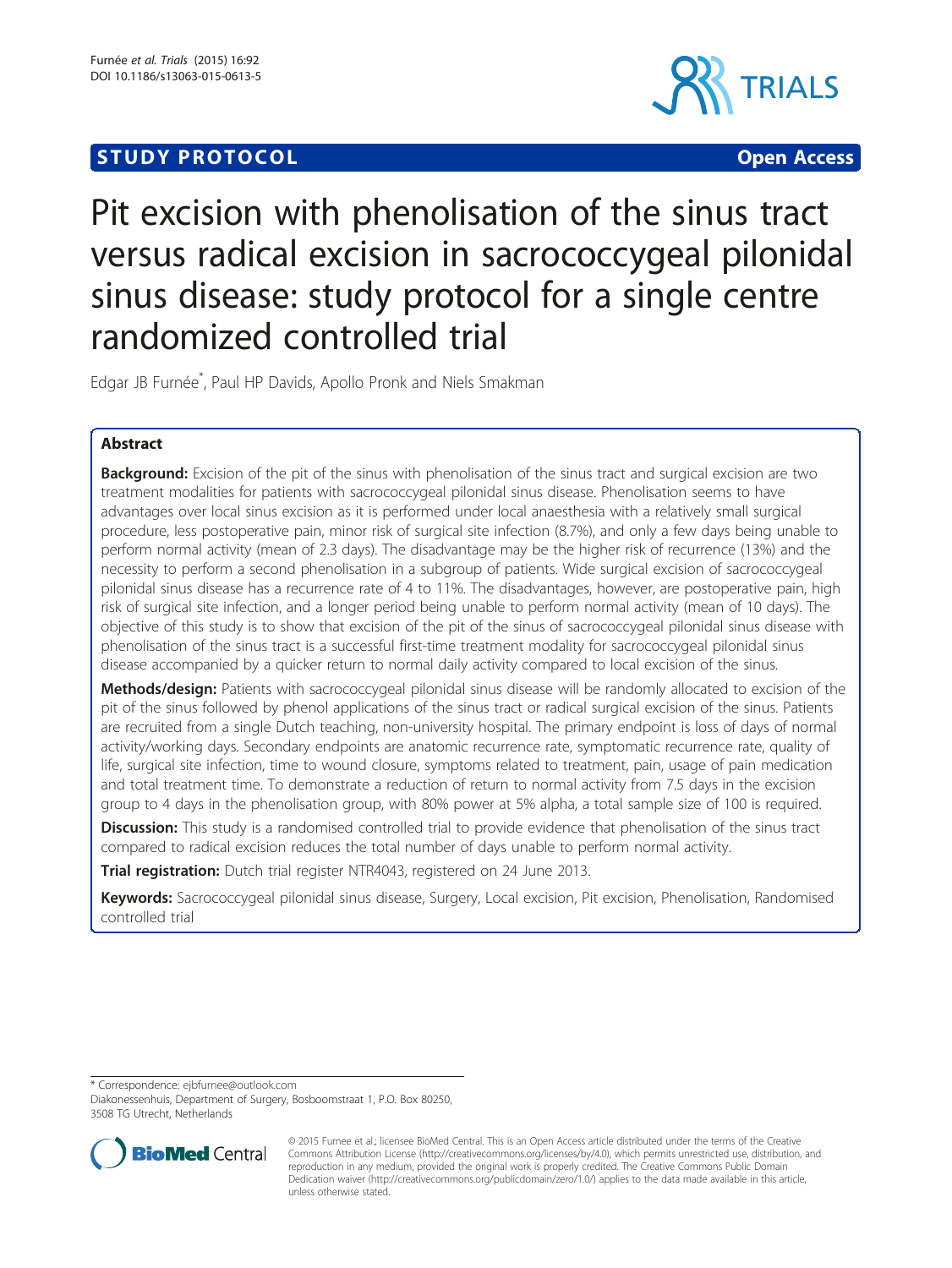## Background

Sacrococcygeal pilonidal sinus disease (SPSD) is an acquired disorder of the natal cleft. In patients with SPSD, there are one or more sinus openings in the natal cleft with a blind-ending subcutaneous sinus. It has a prevalence of 8.3% [\[1\]](#page-7-0). There is a sex preponderance in men presenting with SPSD between the age of 20 and 30 years [[2\]](#page-7-0). Although 3.7% of patients do not have any symptoms (silent disease), SPSD may cause symptoms interfering with quality of life and social function [\[1](#page-7-0)]. Symptoms associated with SPSD are pain, itch and discharge from the sinus with soiling of the underwear. Moreover, infection of the sinus with abscess formation may develop. In patients with silent SPSD, watchful waiting should be the treatment of choice [[3\]](#page-7-0). An abscess requires simple surgical drainage. For patients with complaints due to chronic SPDS interfering with normal daily life, however, several treatment options have emerged in the past years. Simple excision of the pit of the sinus according to Lord and Miller [[4](#page-7-0)], radical excision of the sinus and unroofing of the sinus are frequently used treatment modalities for SPSD [\[5\]](#page-7-0).

Radical surgical excision of the sinus with primary wound closure or secondary wound healing is the most frequently used treatment for chronic SPDS [[4,6,7](#page-7-0)]. Surgical site infection (SSI), however, is a frequent complication of radical excision with prevalence up to 24% [\[2](#page-7-0)]. SSI leads to secondary wound healing which may take several months to cure [[8\]](#page-7-0). The use of a gentamicin-absorbed collagen sponge on the sacrococcygeal fascia reduced the infection rate after primary closure from 20% to 5% in one study [\[9](#page-7-0)], although this difference could not be confirmed by another study (26% versus 22%) [[10\]](#page-7-0). The relatively big surgical trauma and the high rate of wound complications after radical excision results in a long wound healing time (mean (standard deviation (SD)) of 15 (4.9) days) and a long mean time to return to normal activity (9.7 (3.6) days) [\[2,5](#page-7-0)]. The recurrence rate after excision of SPSD is another problem. Midline wound closure after excision of SPSD has a mean (SD) recurrence rate of 11.1% (0.81%). Off-midline wound closure (Karydakis flap reconstruction), however, possibly seems to decrease the recurrence rate to 4% [[2,5](#page-7-0)].

Another minimal invasive treatment modality for SPSD is excision of the pit(s) of the sinus followed by the applications of phenol into the sinus tract. Phenol has sclerosant properties destroying epithelium and debris in the sinus and is thereby able to promote healing of the sinus [[11](#page-7-0)]. This procedure, first described in 1964, is performed in an ambulatory setting under local anaesthesia [[12](#page-7-0)]. Other advantages of this treatment modality over radical surgical excision of SPSD are a smaller surgical wound with less pain and faster wound healing, and therefore faster recovery and return to normal activity. A disadvantage is the higher recurrence rate. A review of the literature in 2009 [[13\]](#page-7-0) reported a mean (SD) recurrence rate of 12.6% (0.91%) after follow-up of 2 years, but without results from randomised controlled trials. Therefore, some patients require another phenolisation treatment to cure the SPSD. The surgical site infection rate after phenolisation treatment was reported as 8.7%. The mean (SD) return to work after the procedure was within 2.3 (3.8) days [[13\]](#page-7-0). Some other cohort studies have been performed since then showing a recurrence rate varying between 8.7 and 33.3% after a follow-up of 22 to 26 months. Mean wound closure time varied from 16 to 28 days, SSI from 0% to 8.7% and return to work from 0 to 3 days [[11,14-16](#page-7-0)].

## Rationale

Excision of the pit of the sinus of SPSD with phenolisation of the sinus tract seems to have advantages over the most used surgical treatment for SPSD - radical sinus excision as it is performed under local anaesthesia with a relatively small surgical procedure, less postoperative pain, minor risk of SSI (8.7%) and only a few days unable to perform normal activity (mean of 2.3 days). The disadvantage may be the higher risk of recurrence (up to 33%) and phenolisation may have to be repeated a second time. However, high-quality randomised controlled trials comparing both treatment modalities are importantly lacking.

## **Objective**

The primary objective of this randomised controlled trial is to show that phenolisation of the sinus tract is a successful treatment modality for SPSD and reduces the total number of days unable to perform normal activity.

## Methods/design

This study protocol was constructed according to the SPIRIT guidelines [[17](#page-7-0)].

#### Study design

This study is designed as a randomised, non-blinded, single centre, superiority trial with two parallel groups.

## Setting

Patients will be enrolled from a Dutch teaching, nonuniversity hospital.

## Eligibility criteria

#### Inclusion criteria

To be eligible to participate in this study, a subject must meet all of the following criteria: 1) symptoms due to chronic SPSD interfering with daily life; 2) age  $\geq$ 18 years; and 3) written informed consent is obtained.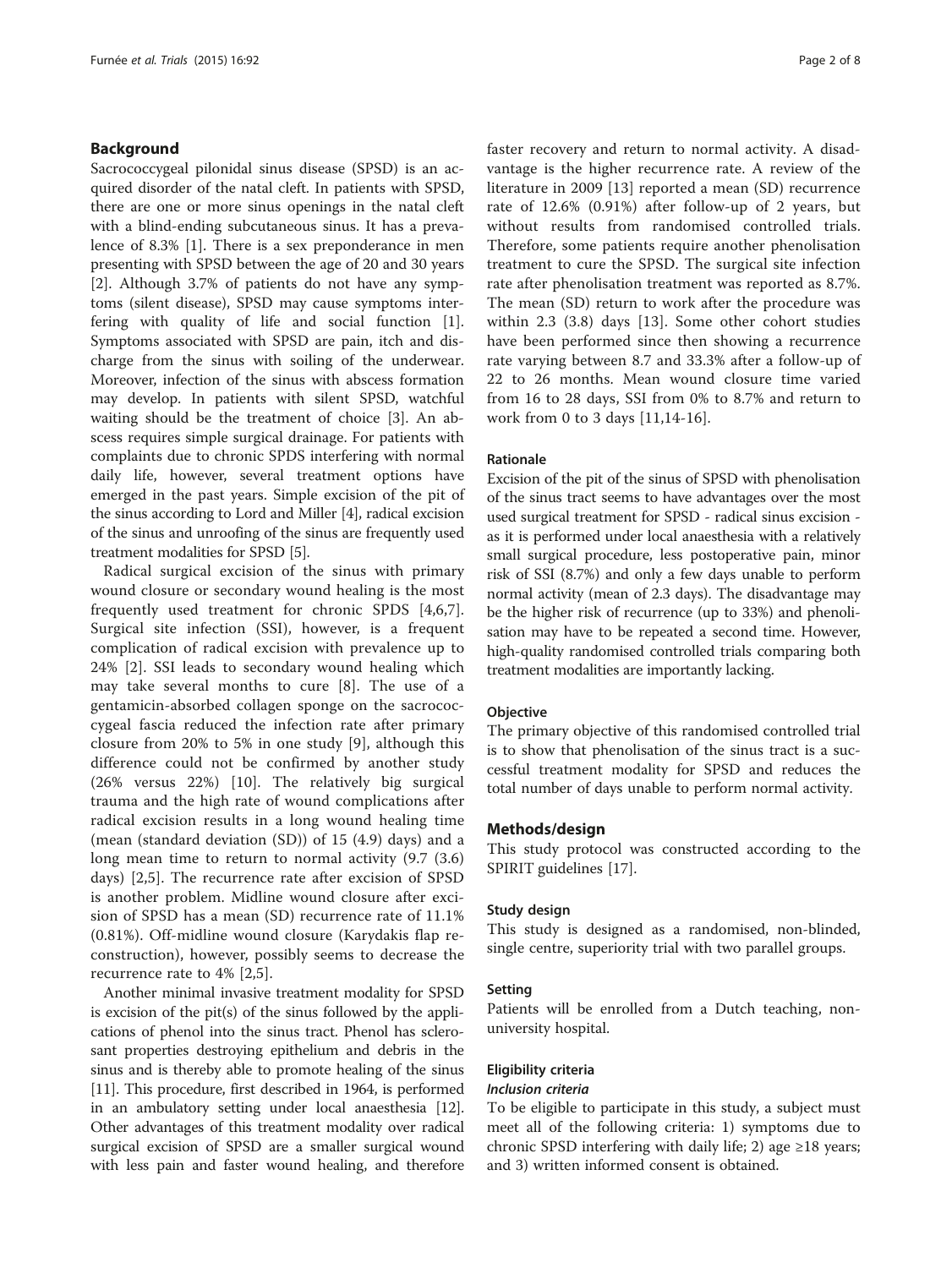### Exclusion criteria

A potential subject who meets any of the following criteria will be excluded from participating in this study: 1) No or minimal symptoms related to SPSD; 2) suspicion of extensive subcutaneous network of sinus tracts; 3) abscess of SPSD; and 4) previous surgical procedures for SPSD.

## Interventions

## Intervention: excision of the sinus pit and phenolisation of the sinus tract

Patients are treated in an outpatient setting, under local anaesthesia and aseptic conditions. The patient is positioned in the prone position on the proctology table. The operative area is shaved. No antibiotics are used. The skin is cleaned with an antiseptic solution and covered with a sterile dressing. Circumferential field block infiltration anaesthesia of the sinus is applied, using Lidocaine HCl 2%/epinephrine 1:100,000 (Pharmacist Hospital Haarlem, Haarlem, The Netherlands). Probing via the pit(s) of the sinus is performed to determine the direction of the sinus. Then, a very limited excision of all pits in the midline is made. Additionally, all out-ofmidline openings are also excised as little as possible. A small sharp spoon is introduced via all separate orifices to curettage the sinus tract. Attention is paid that all hairs are removed from the sinus tract. After extensive curettage of the sinus tract, accurate haemostasis is reached by external compression. Gauze is used to protect the anus, and the surrounded skin is protected by a coating of vaseline (Pharmachemie BV, Haarlem, The Netherlands). Liquid phenol (85%; Meander Medical Centre, Amersfoort, The Netherlands) is injected by one or more 1 mL syringes (depending on the volume of the sinus tract) with a small catheter via one orifice until phenol is seen at the other orifices. This volume is accepted as the sinus tract volume. The phenol is left in place for 1 minute and aspirated afterwards. This procedure is repeated once. Afterwards, remaining phenol is washed out with ethanol (70%; Fresenius, Schelle, Belgium) to neutralise the phenol. The surrounding skin is cleaned with normal saline. The wound is covered with an absorbing bandage only to prevent soiling of the clothes. The patient is discharged immediately after the procedure.

## Comparison: radical surgical excision

Patients are treated in a 1-day surgery setting under spinal or general anaesthesia, depending on the preference of the patient or anaesthesiologist. The patient is positioned in the prone position on the operating table. The buttocks are separated with plasters optimising the view of the area of the natal cleft. The operative area is shaved. No antibiotics are used. The skin is cleaned with an antiseptic solution and covered with a sterile dressing. Probing via the pit(s) of the sinus is performed to determine the direction of the sinus. Then, a limited asymmetrical incision of the skin around the sinus is made with the diathermia. An asymmetrical skin incision is preferred to be able to close the wound offmidline. All off- and midline orifices are included in the excision of the sinus. Subsequently, the sinus is radically excised with the diathermia. The subcutaneous tissue is mobilised to be able to close the wound off-midline. Haemostasis is reached by electrocautery. After complete haemostasis, the plasters are loosened to remove the tension on the wound in the natal cleft. A gentamicin-absorbed collagen sponge (Garacol 130 mg sponge; EUSA Pharma (Europe) Ltd, Oxford Science Park, Oxford, UK) is partitioned into numerous small parts and positioned on the sacrococcygeal fascia. Subsequently, the wound is closed off-midline with several separate hand-tied absorbable sutures. The edges of the wound are infiltrated with Lidocaine HCl 2%/epinephrine 1:100,000 (Pharmacist Hospital Haarlem, Haarlem, The Netherlands) for postoperative pain reduction. The skin is closed with separate non-absorbable vertical mattress sutures. The patient is discharged the same day.

## **Outcomes**

#### Primary endpoint

The primary endpoint is the loss of days of normal activity, measured from the day of operation. Patients do not have any restrictions after the surgical intervention. Complaints due to the intervention are the only factors restricting patients from performing their normal activities. Return to normal activity, such as working or doing housekeeping work, is assessed by filling in a diary during the first 2 weeks after surgery by all participants. As this study mainly includes young and active patients, this outcome measure is highly relevant.

## Secondary endpoints

The secondary endpoints include symptomatic recurrence rate (assessed by the Visick grading system [\[18](#page-7-0)]), symptoms related to treatment (fluid, pain, irritation, itch, burning), usage of pain medication and quality of life. These secondary endpoints are assessed by the patient. Some other secondary endpoints are measured by an assessor with an assessment form including anatomic recurrence of SPSD, time to wound closure (defined as the time from the day of surgery until the day of complete epithelialisation) and surgical site infection.

#### Participant timeline

Patients who meet the inclusion criteria will be randomly assigned to either group A (pit excision followed by phenolisation) or group B (primary surgical excision). Patients randomised to group A are treated with excision of the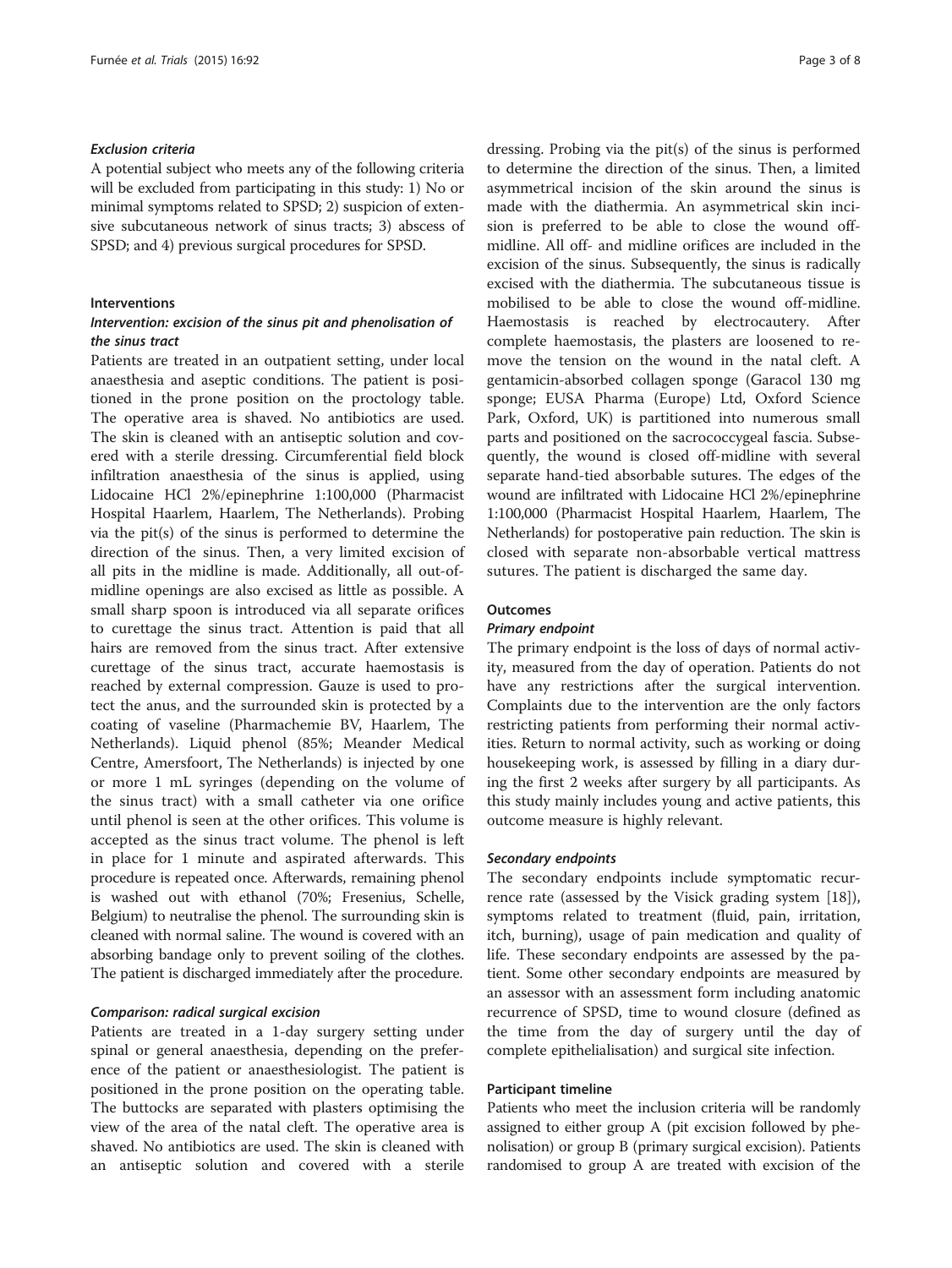sinus pit and phenolisation of the sinus tract. Afterwards, patients enter into the follow-up programme. If there is recurrent anatomic SPSD combined with symptoms interfering with daily life after at least 6 weeks, the phenolisation procedure is repeated. The treatment in group A can therefore consist of up to two phenolisation sessions. Patients randomised to group B primarily undergo excision of the sinus. Afterward, patients enter into the follow-up programme.

Data regarding quality of life and complaints related to SPSD are obtained preoperatively by questionnaires. Furthermore, the number and locations of pits of the SPSD in the natal cleft are preoperatively assessed. After the procedure, patients enter the follow-up programme. This consists of a diary during the first 2 weeks after the intervention to score complaints related to the surgical intervention, usage of pain medication and loss of days to perform normal activity and, at 1, 2, 6, 12, 26 and 52 weeks after the surgical intervention, quality of life scores, complaints in the natal cleft, satisfaction assessment and wound assessment are measured.

## Sample size

The sample size of this study was calculated based on a reduction of return to normal activity from 7.5 days in the excision group to 4 days in the phenolisation group. A more conservative estimation has been taken into account for both groups as the results shown from the literature are relatively broad (mean (SD), 9.7 (3.6) and 2.3 (3.8) days, respectively) [\[2,5,13\]](#page-7-0). The sample size calculation was based on  $\alpha$  = 0.05 (two-sided) and a power of 80%. This led to a required sample size of 100 (50 per group) computed by using Microsoft Office Excel 2007 (Microsoft Corporation, Redmond, WA, USA).

#### Recruitment

All patients who present to the surgical outpatient clinic of the participating centre with sacrococcygeal pilonidal sinus disease will be considered by the surgeon for participation in this research protocol. Patients with no or minimal symptoms related to SPSD are encouraged to use conservative treatment. However, if conservative treatment is inadequate or symptoms interfere considerably with daily life, there is a reason to proceed to surgical treatment. These patients are assessed if they are eligible for enrolment in this study. With 130 patients presenting with SPSD in the participating centre in 2011 and 2012, an estimation that 30% do not meet the inclusion criteria and assuming a refusal rate of 10%, the inclusion period will be about 2 years (Figure 1).

## Randomisation

All patients who give consent for participation and who fulfil the other inclusion criteria will be randomised. Patients will be randomly assigned to either group A (pit excision followed by phenolisation) or group B (primary surgical excision) with a 1:1 allocation (Figure [2](#page-4-0)). The simple randomisation type will be performed by sequentially numbered, sealed and opaque envelopes which will be opened one at a time. Each envelope contains a folded paper with "phenolisation" or "excision" according to the assigned treatment. The content is not visible in any way prior to unsealing and resealing is impossible. These envelopes have been generated by one of the investigator (NS). The assignment schedule is unpredictable and unknown by the principal investigator (EJBF) who will randomise the participants.

### Blinding

Due to the nature of the intervention (that is, because of obvious differences between both interventions) neither

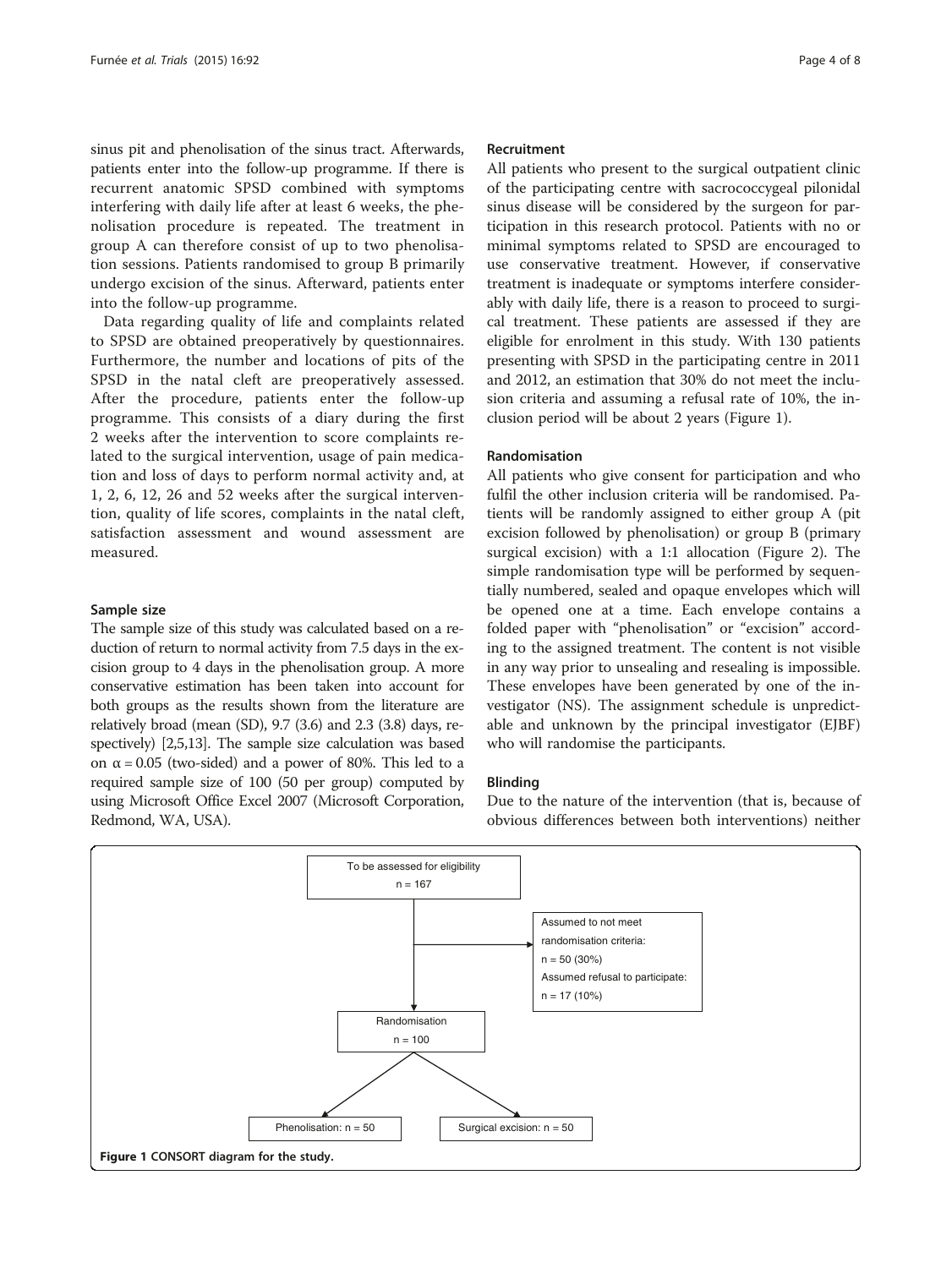<span id="page-4-0"></span>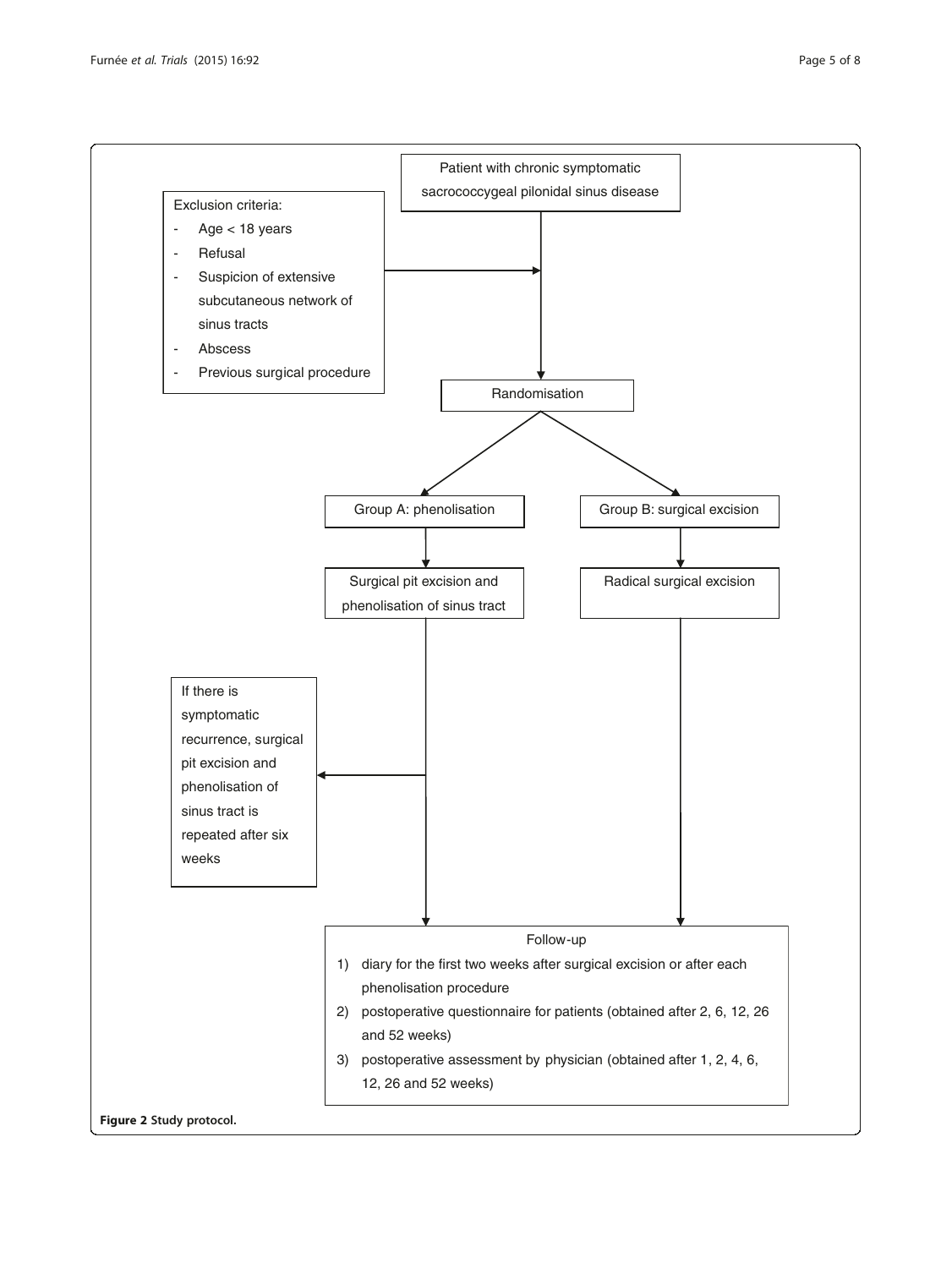participants nor staff members can be blinded to allocation. However, the hypothesis and the primary outcome measure are unknown to the participants.

## Data collection

Preoperatively, complaints related to SPSD (discharge, pain and itch) are evaluated and each symptom is scored by the participants on a six-point scale from 0 (no complaints) to 5 (daily complaints). Quality of life is also preoperatively measured, both by a visual analogue scale (scored from 0 (worst) to 100 (best)) and the Short Form (SF)-36 [\[19](#page-7-0)]. The SF-36 is a questionnaire designed to measure health-related quality of life. This questionnaire consists of 36 questions comprising eight different domains of quality of life: physical functioning, physical role limitation, emotional role limitation, bodily pain, vitality, mental health, social functioning, and general health. For each domain, a score between 0 and 100 can be obtained; the higher the score, the better the quality of life.

During the phenolisation procedure, the following items are assessed with an assessment form: number of pit excisions in midline and right and left from the midline and volume of phenol administrated in the sinus. For the excision procedure, the size and depth of the wound is measured as well as the weight of the excision specimen. For both procedures, duration of operation and possible complications are recorded.

A diary is obtained for the first 2 weeks after the intervention to score complaints related to the treatment (fluid, pain, irritation, itch, burning), scored on a six-point scale from 0 (no complaints) to 5 (daily complaints). Additionally, pain is evaluated with a visual analogue scale, scored from 0 (no pain) to 100 (extreme painful), usage of pain medication (yes or no) and if the patient is able to perform normal activity such as working or doing housekeeping work.

The postoperative questionnaire assesses the following items: patient satisfaction by the Visick satisfaction rate (disease scored by the patient as cured, improved, unchanged or worsened; the last two are considered as symptomatic recurrence) [[18\]](#page-7-0), symptoms related to the treatment (fluid, pain, irritation, itch, burning; scored from 0 (no complaints) to 5 (daily complaints), and quality of life as obtained by both a visual analogue scale and the SF-36 (both are assessed as described for the preoperative stage).

The wound is postoperatively assessed by an assessor with an assessment form. This form includes anatomic recurrence of SPSD, wound closure (defined as complete epithelisation of the skin) and surgical site infection scored by the Southampton wound scoring system [\[20](#page-7-0)]. This scoring system consists of six grades: normal healing (grade 0), normal healing with mild bruising or

erythema (grade I), erythema plus other signs of inflammation (grade II), clear or haemoserous discharge (grade III), pus (grade IV) and deep or severe wound infection with or without tissue breakdown (grade V).

To encourage patients to complete follow-up, appointments are scheduled for all patients and a reminder is sent to them 2 to 3 days prior to the appointment.

All forms and questionnaires will be kept in locked cabinets and access to the study data will be restricted. All data will be entered electronically in a SPSS database (SPSS Inc., Chicago, IL, USA) and a password system will be utilized to control access and prevent unauthorised access.

#### Statistical methods

The analysis in this study will be performed according to the intention-to-treat principle; that is, all participants, regardless of protocol adherence, will be analysed as randomised [\[21](#page-7-0)]. Continuous variable will be summarised using mean (SD) or medians (interquartile range), and binary and categorical data will be summarised using frequencies and percentages, where appropriate. Data will be analysed using SPSS for Windows version 17.0 (SPSS Inc.). We will calculate relative risk and relative risk reduction with corresponding 95% confidence intervals to compare dichotomous variables. The paired-samples  $t$  test will be used for statistical analysis of continuous pre- and postoperative values and the  $t$  test for independent samples for statistical analysis of continuous values between both intervention groups. Statistical analysis of categorical values between both groups will be performed using the Pearson Chisquare test, and statistical analysis of categorical pre- and postoperative values by the McNemar test. Differences will be considered statistically significant with  $P < 0.05$ . We will report reasons for withdrawal for each randomisation group. The effect that any missing data may have on results will be assessed by sensitivity analysis [[21,22](#page-7-0)].

## Harms

Both surgical interventions in this study are generally accepted interventions for SPSD [\[5](#page-7-0),[13\]](#page-7-0). The safety of both procedures has already been established in several previous observational studies and in none of them has a serious adverse event been shown [\[4](#page-7-0),[6,7,11,14-16](#page-7-0)]. During the study any potential side effect or adverse event will be recorded.

## **Ethics**

This study is conducted in accordance with the principles of the Declaration of Helsinki (59th edition, October 2008) [[23](#page-7-0)]. The study protocol was approved by the local Medical Ethics Committee (United Committees of Human Research, Nieuwegein, the Netherlands; reference number: NL43192.100.13). All patients who meet the inclusion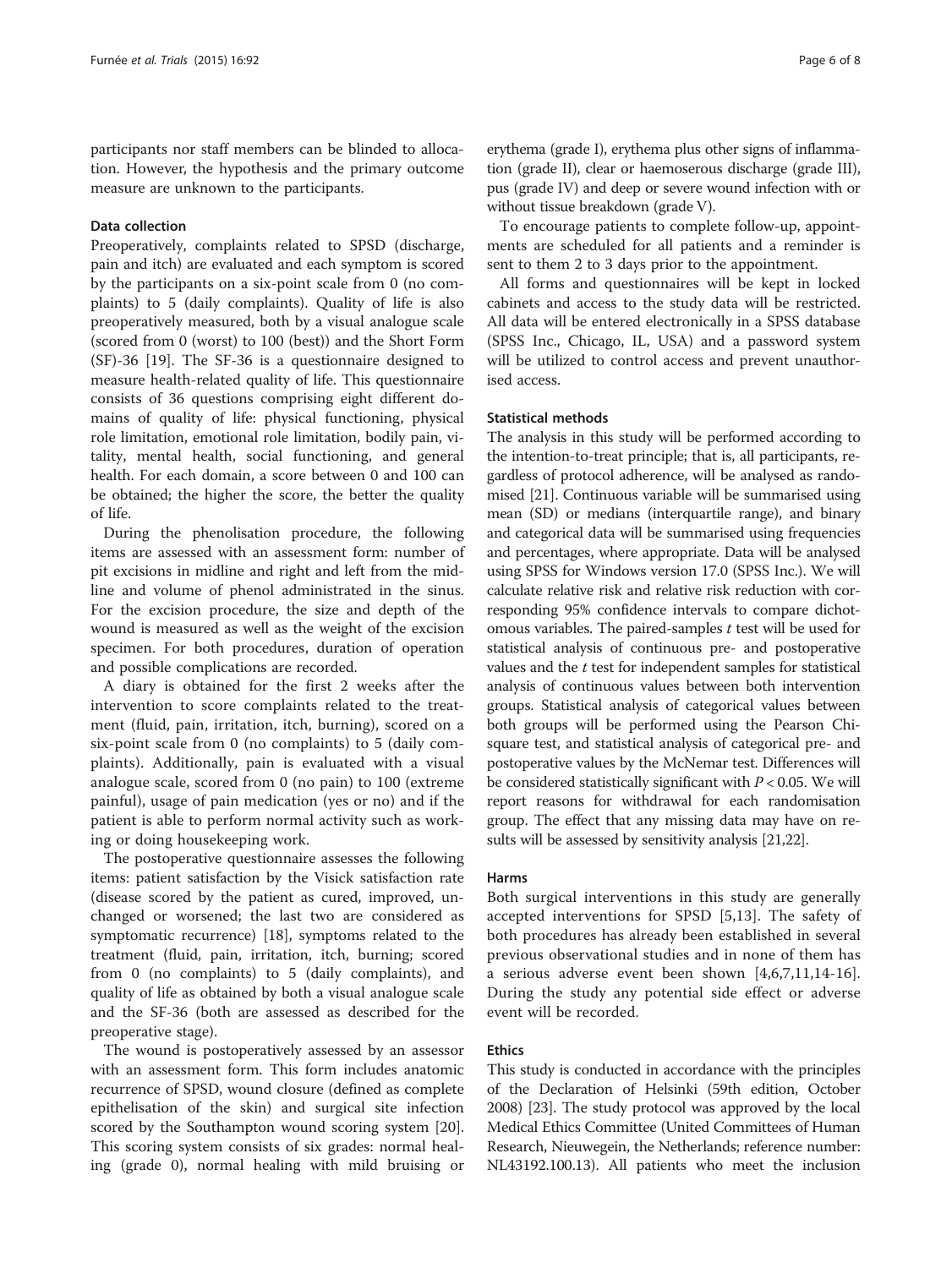criteria are both orally and in writing informed about the study by their surgeon as well as by the principal researcher. All patients will provide written informed consent before inclusion in the study and randomisation may be allowed. Patients have 1 week to consider their decision whether they will participate in this study. All study-related information will be stored securely in locked cabinets with limited access and password protected databases. Participant study information will not be released outside of the study without the written permission of the participant.

## **Discussion**

In the past, radical surgical excision was the treatment of choice for SPSD. Since 2010, however, pit excision and phenolisation of the sinus tract has increasingly been applied as treatment for SPSD. This treatment seems to have some advantages compared to radical excision; it is performed under local anaesthesia with a relatively small surgical wound, less postoperative pain and minor risk of complications of the wound (that is, SSI) and long-lasting wound healing. All these advantages potentially lead to a reduction in days unable to perform normal activity. The recurrence rate is, at 13%, somewhat higher for the phenolisation technique. However, as far as we know it seems unlikely that this treatment does compromise or negatively influence radical surgical excision if necessary in the future due to recurrence after phenolisation. Currently, no randomised controlled trials have been performed comparing both treatment modalities. Therefore, the abovementioned advantages of the phenolisation technique over radical excision are not evidence-based. The study described in this research protocol is potentially able to provide evidence of the advantages of the phenolisation technique.

The primary endpoint in this study is the number of days unable to perform patient's normal activity. This was chosen as all the advantages of the phenolisation technique (that is, local anaesthesia and less pain and wound complication) contribute to this primary endpoint. As stated in the research protocol, a more conservative estimation of the primary endpoint was considered for sample size calculation, as the results from the previous observational studies showed a relatively broad SD [[2,5](#page-7-0),[13\]](#page-7-0). Moreover, this more conservative estimation requires the inclusion of more patients into each study group, leading to the advantage of a more powerful randomised trial. The sample size could also be calculated based on the difference in recurrence rate between both interventions. Although the recurrence rate of surgical excision seems to be favourable, the difference with the phenolisation technique is quite small as reported in previous studies [[5,13\]](#page-7-0). Therefore, it would require an inclusion of over 4,000 patients in each group to reach statistical

significance. It is, in our opinion, unattainable to perform such a randomised controlled trial.

The most important disadvantage of the phenolisation technique is the somewhat higher recurrence rate. An extensive subcutaneous network of sinus tracts may result in treatment failure when phenol does not reach all the tracts [\[16](#page-7-0)]. This may contribute to recurrence. Therefore patients with a suspected extensive network of subcutaneous tracts are not considered for inclusion in this study protocol. The traditional treatment consisting of surgical excision should be the treatment of choice in these patients. Suspicion of an extensive subcutaneous network should especially be raised if more than three off-midline orifices are present. Another factor that may lead to recurrence after phenolisation is inadequate haemostasis after debridement as this prevents sufficient contact between the walls of the sinus tracts and phenol. Additionally, an essential step of the phenolisation technique required to reduce the recurrence rate is removal of all hairs from the sinus tract(s) as these are not destroyed by phenol. All these items may result in recurrence, and therefore repetition of treatment with the phenolisation technique may be required in a subgroup of patients. These three essential steps in the phenolisation procedure have been incorporated in the current study protocol to confine the recurrence rate to a minimum. A second treatment with phenolisation, however, will be inevitably necessary in a subgroup of patients. A second procedure is included in the phenolisation group (group A) in this study, if required. However, a third phenolisation session is not performed in this study in the case of recurrent SPSD after a second time of phenolisation, as Dag and colleagues reported a failure rate of 98% in patients with three or more phenolisation sessions [[11\]](#page-7-0).

In conclusion, this study is a randomised controlled trial to provide evidence that sinus pit excision followed by phenolisation of the sinus tract compared to surgical excision reduces the total number of days unable to perform normal activity.

## Trial status

The first patient was randomized on 20 September 2013. To date, 40 patients have been included in the study. The end date of this study is currently expected to be February 2016. This study is registered in the Dutch Trial Register (NTR4043).

#### Abbreviations

SD: Standard deviation; SF-36: Short-Form-36; SPSD: Sacrococcygeal pilonidal sinus disease; SSI: Surgical site infection.

#### Competing interests

The authors declare that they have no competing interests.